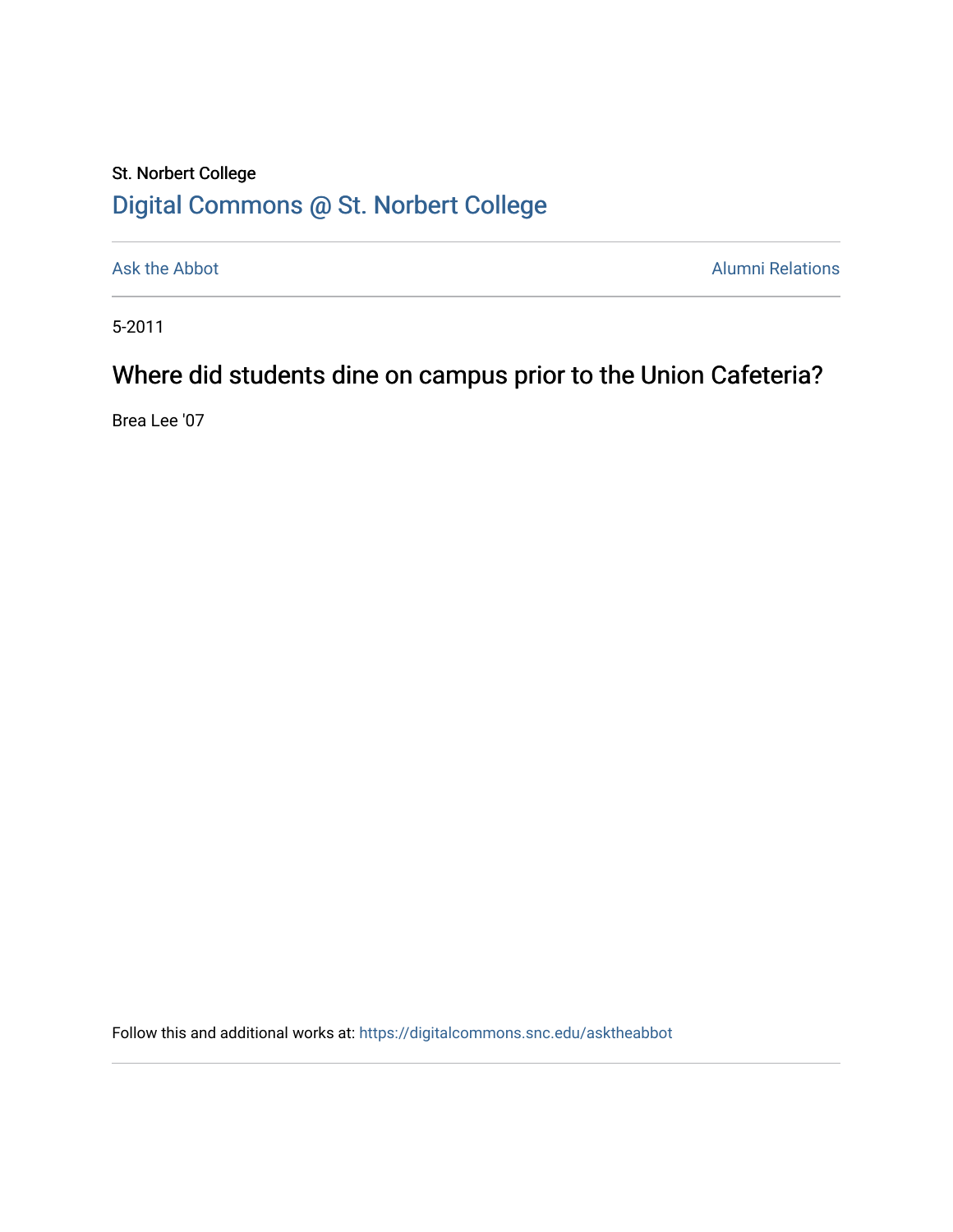

[Academics](https://www.snc.edu/academics) [Admission](https://www.snc.edu/admission) [Campus Life](https://www.snc.edu/campuslife) [Living Norbertine](https://www.snc.edu/livingnorbertine) [Athletics](https://www.snc.edu/athletics) [About](https://www.snc.edu/about)

Q

Giving

to SNC

 $\geq$  [Alumni](https://www.snc.edu/alumni/)  $\geq$  [Ask the Abbot](https://www.snc.edu/alumni/abbot/)  $\geq$  May 2011 合

## [Alumni](https://www.snc.edu/alumni/index.html)

[Events & Reunions](https://www.snc.edu/alumni/event/index.html) [Behind the Arch](https://www.snc.edu/alumni/event/behindthearch/) [Benefits and Services](https://www.snc.edu/alumni/benefits.html) [Get Involved](https://www.snc.edu/alumni/getinvolved.html) [Give to SNC](http://giving.snc.edu/) [Alumni Awards](https://www.snc.edu/alumni/awards/index.html) [Knight Lights](https://www.snc.edu/alumni/knightlights/index.html) [Alumni-Owned](https://www.snc.edu/alumni/directory/index.html) [Businesses Network](https://www.snc.edu/alumni/directory/index.html) [Alumni Board](https://www.snc.edu/alumni/alumniboard.html) [Student Alumni](https://www.snc.edu/alumni/saa.html) [Ambassadors](https://www.snc.edu/alumni/saa.html)

[Staff](https://www.snc.edu/alumni/contactus.html)

# May 2011 Question:

Dear Abbot Pennings,

Where did students dine on campus prior to the Union Cafeteria?

Brea Lee '07

#### Answer:

My dearest Brea,

I thank you most kindly for your inquiry. It is no doubt of interest to many in the St. Norbert community as we eagerly anticipate the unveiling of Michels Commons, the new dining facility opening on our hallowed campus this fall.

It will be a very different experience from the college's earliest years, when students dined on the lower level of Main Hall. As befit the times, students sat at tables dressed with white linens while aproned cooks prepared meals in the adjacent kitchen.

In the 1940s, meals were served in the basement of Residence Hall. While this moniker may perplex you, the edifice to which it refers will be familiar. Those alumni who made St. Norbert their home between 1954 and 1979 will remember this building as Berne Hall, so named for the Norbertine mother abbey in Holland. More recent graduates will recognize it as Burke Hall, the name it assumed in 1979 and retains today.

The year 1961 saw construction of the Frank J. and Margaret Sensenbrenner Memorial Union. That autumn, St. Norbert students partook of their first meals in a facility more or less



### Ask the Abbot

As the founder of St. Norbert College, and having a prime seat in the center of campus throughout the years, I, Abbot Bernard Pennings, hold the answers to many of your burning questions about the college.

[Submit Your Question](https://www.snc.edu/alumni/abbot/index.html)